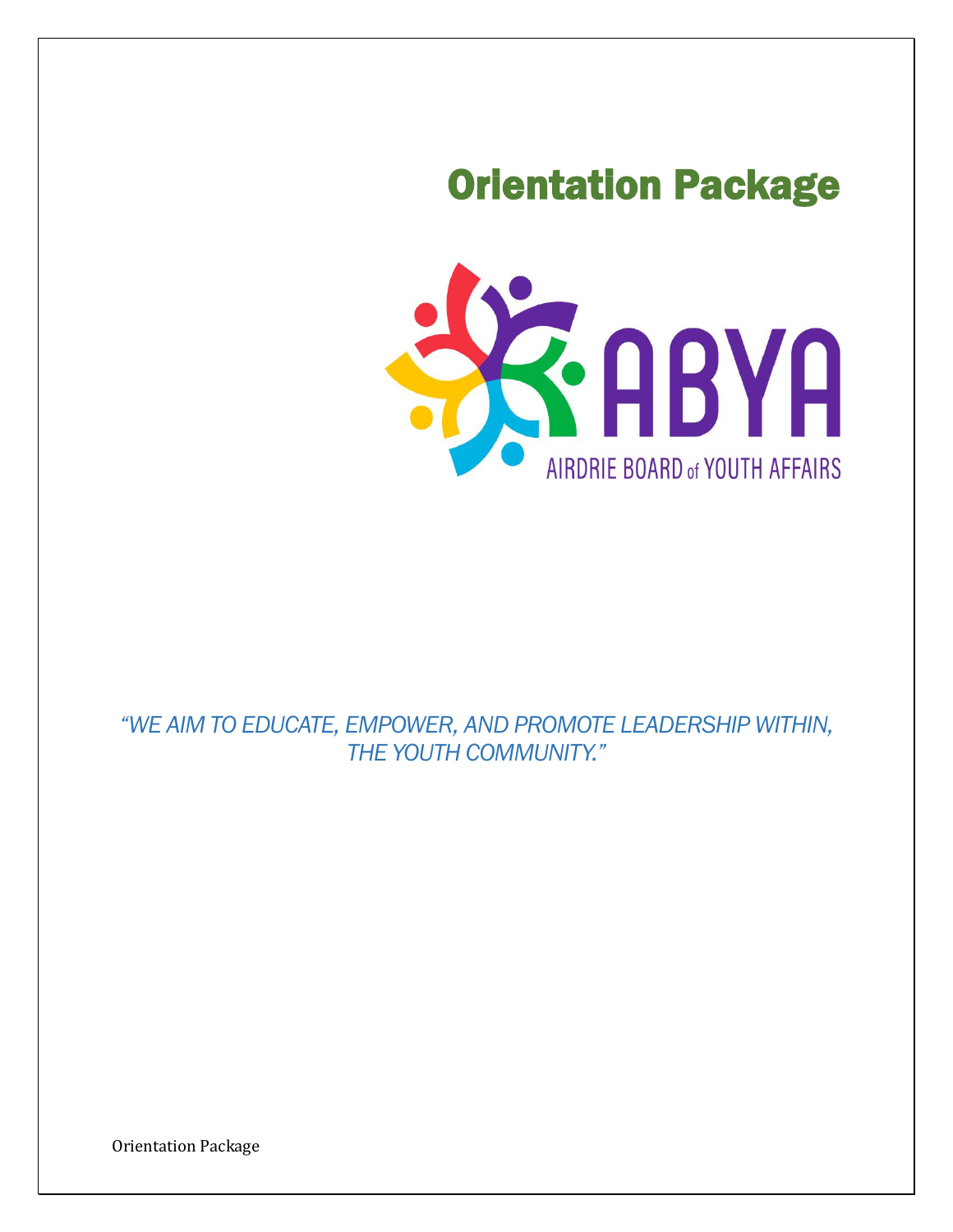

# YOUTH COUNCIL

'A Youth Council is a group of young people that represent youth "voice" in the community. Youth Councils are associated with an organization or a government body to which they provide recommendations and guidance around issues affecting young people"<sup>1</sup>

Participating in a youth council provides young people with an opportunity to make a difference in the community.

Airdrie benefits from having youth input by actively involving them in local government. It provides youth with an opportunity to get involved in decisions that affect them and their community.

### **HISTORY**

A youth council formally known as Hyjnx formed in 2005 with the goal to empower youth in Airdrie to deal with issues that affect them. In 2013, members began the process of rebuilding and defining goals and structure of the group, leading to the creation of the Airdrie Board of Youth Affairs.

## Airdrie Board of Youth Affairs

Vision: Empowering youth voice in the community

Mission: To educate and empower the youth community by providing advice to City departments and City Council on issues that affect youth, and through partnerships with other youth-focused groups, agencies, and organizations.

### **Mandate**

Provide information and advice to Council, City departments and local organizations and groups in relation to issues that may affect youth in the Airdrie community.

 $1$  Rural Youth Working Group of the Ontario Rural Council (TORC), 2008. Create a Youth Council in your community in 10 easy steps! Retrieved on March 6<sup>th</sup>, 2019 from[: http://www.ruralontarioinstitute.ca/file.aspx?id=061706a3-2f32-4d2b](http://www.ruralontarioinstitute.ca/file.aspx?id=061706a3-2f32-4d2b-a38a-a5cf2c24c9ec)[a38a-a5cf2c24c9ec](http://www.ruralontarioinstitute.ca/file.aspx?id=061706a3-2f32-4d2b-a38a-a5cf2c24c9ec)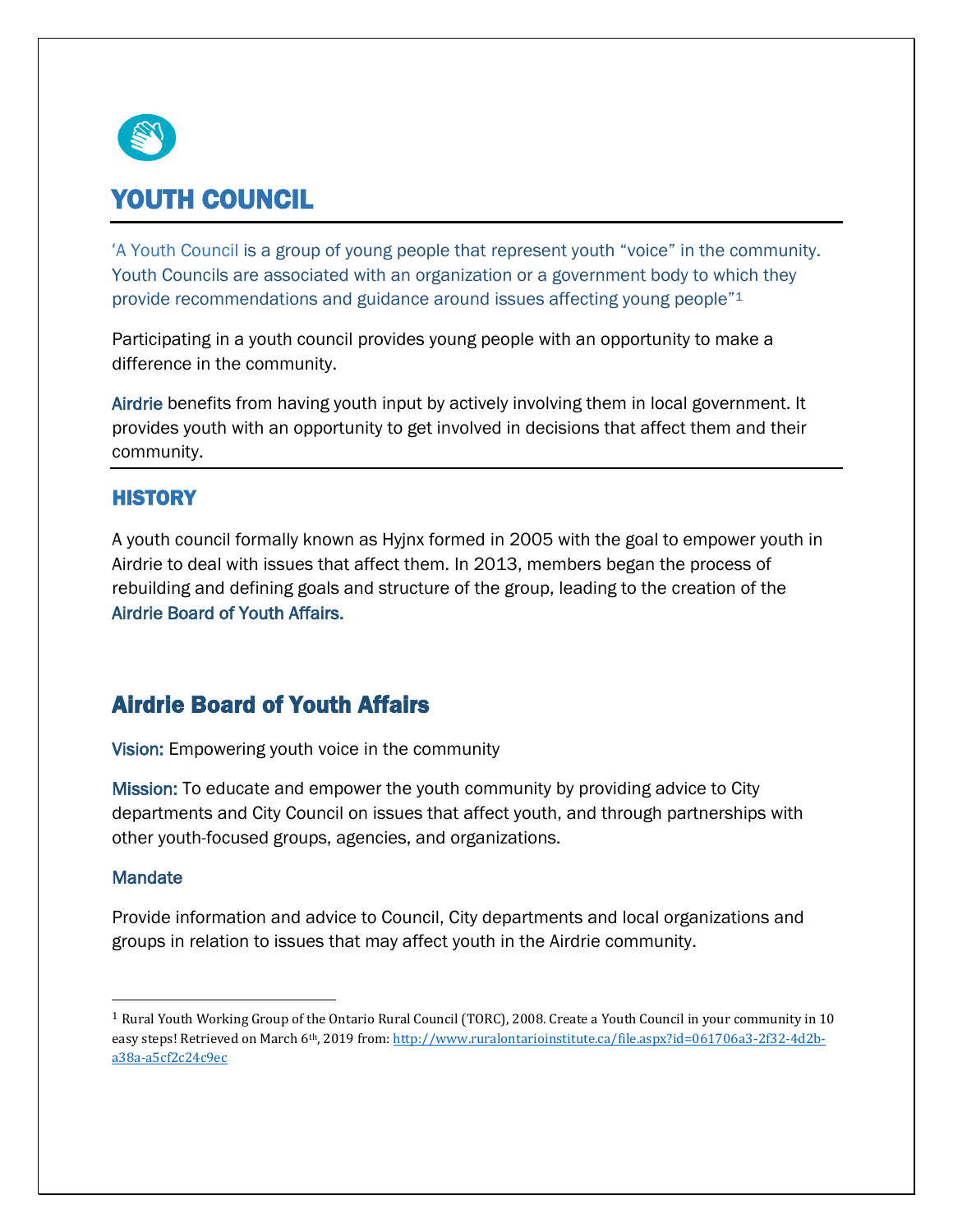

### Terms of Reference

### Purpose

The Airdrie Board of Youth Affairs serves as a bridge between City Council, youth, and the community by functioning as an advisory body. Members of the ABYA will provide a voice for Airdrie youth through support and consultation.

Examples of how the Airdrie Board of Youth Affairs can assist the City of Airdrie may include:

- Youth involvement in the planning and development of City services and programs
- How the views of youth can be gathered and voiced to Council
- Matters of planning and infrastructure
- Matters relating to policy and strategic development

### Values

- Youth have the right and responsibility to play an crucial role within their community
- Youth should be encouraged and given the opportunity to take a leading role in issues that affect their lives
- Youth should be consulted whenever decisions that affect them are being made
- Youth are able to make positive contributions to their community

### Goals

- To advise City Council and City of Airdrie administration regarding matters that concern youth
- To provide a safe environment to express issues that affect youth in Airdrie
- To empower youth and give them the ability to create change
- To allow youth to develop important skills such as leadership, research, writing, and communication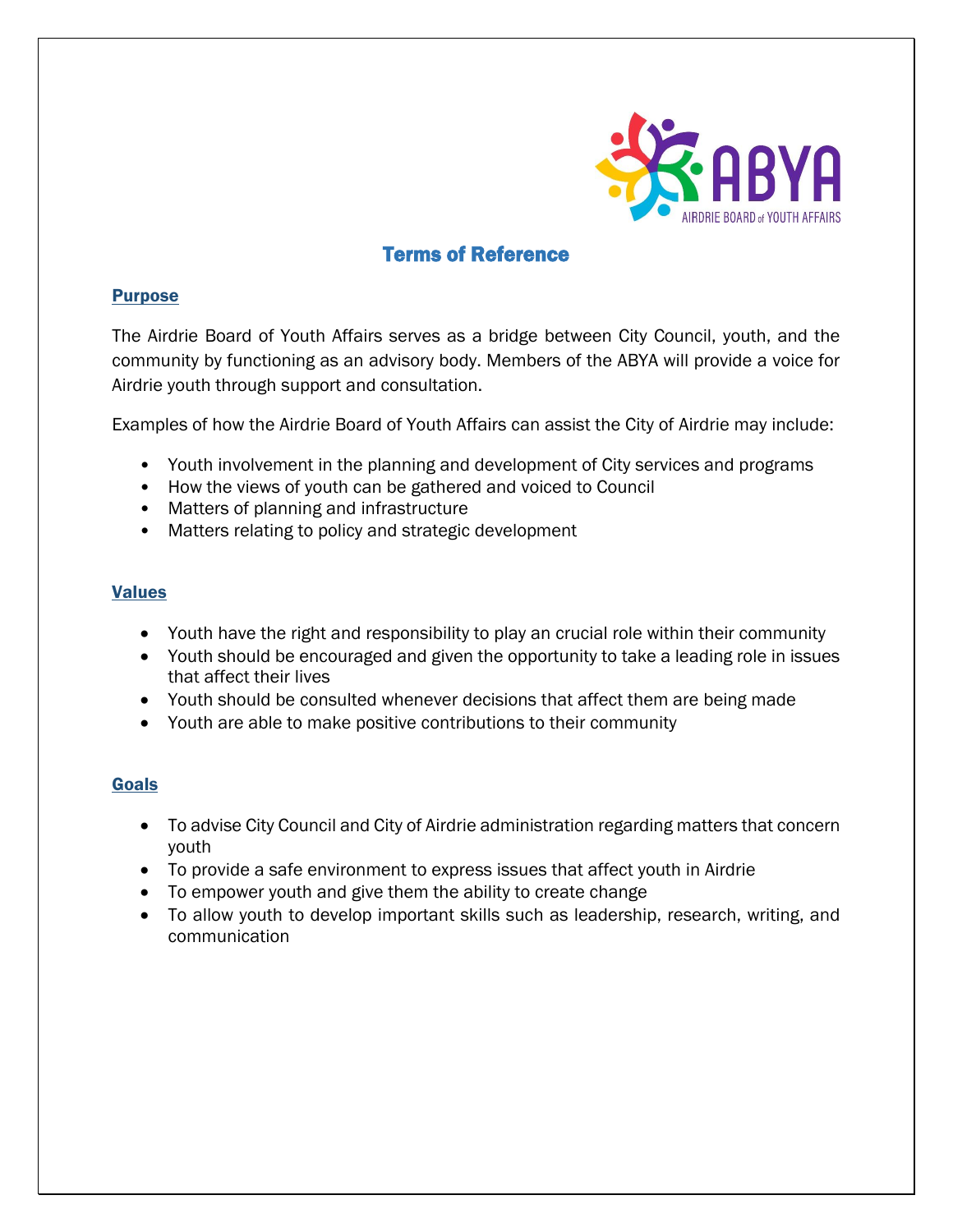### Membership

- The ABYA will consist of a minimum of 7 active board members
- Membership for first-time members is open to youth ages 11 to 20
- Existing members may remain on the ABYA until age 24
- Membership is limited to youth that are currently residing within the City of Airdrie
- Two levels of membership are available to youth: Executive Membership and General Membership

### Executive Membership

Executive members assume all of the duties of the General Membership, while also providing leadership and direction to the ABYA. Executive members should be responsible, organized, and enthusiastic. A voting process of the General Membership at the end of every school year that will determine executive members. With the exception of the Chair position, executive roles may remain vacant if no individual member is interested in filling them. In such a case, the duties of the roles will be distributed amongst the General Membership.

The Executive consists of the following positions:

• Chair

Responsible for providing leadership, direction, and overseeing the activities of the ABYA. This position also has final say in all decisions regarding any matter concerning the ABYA group.

• Vice Chair

Responsible for supporting the activities of the Chair and shall assume the position of "Acting Chair", which has the same responsibilities as the chair position, in the event that the Chair is unable to fulfill his or her duties.

• Secretary

Responsible for taking meeting notes and organizing the meetings alongside the Chair and Vice Chair.

• Recruiter

Responsible for coordinating recruitment efforts.

• Social Media Director

Responsible for handling social media platforms including the ABYA website and various marketing opportunities. After the chair this position has final say on matters regarding the above stated items.

• Social Media Coordinator

Has the same responsibilities as the Social Media Director and serves to support the director in all matters regarding social media. Will assume position of Director in the event the previous director is unable to fulfill his or her duties.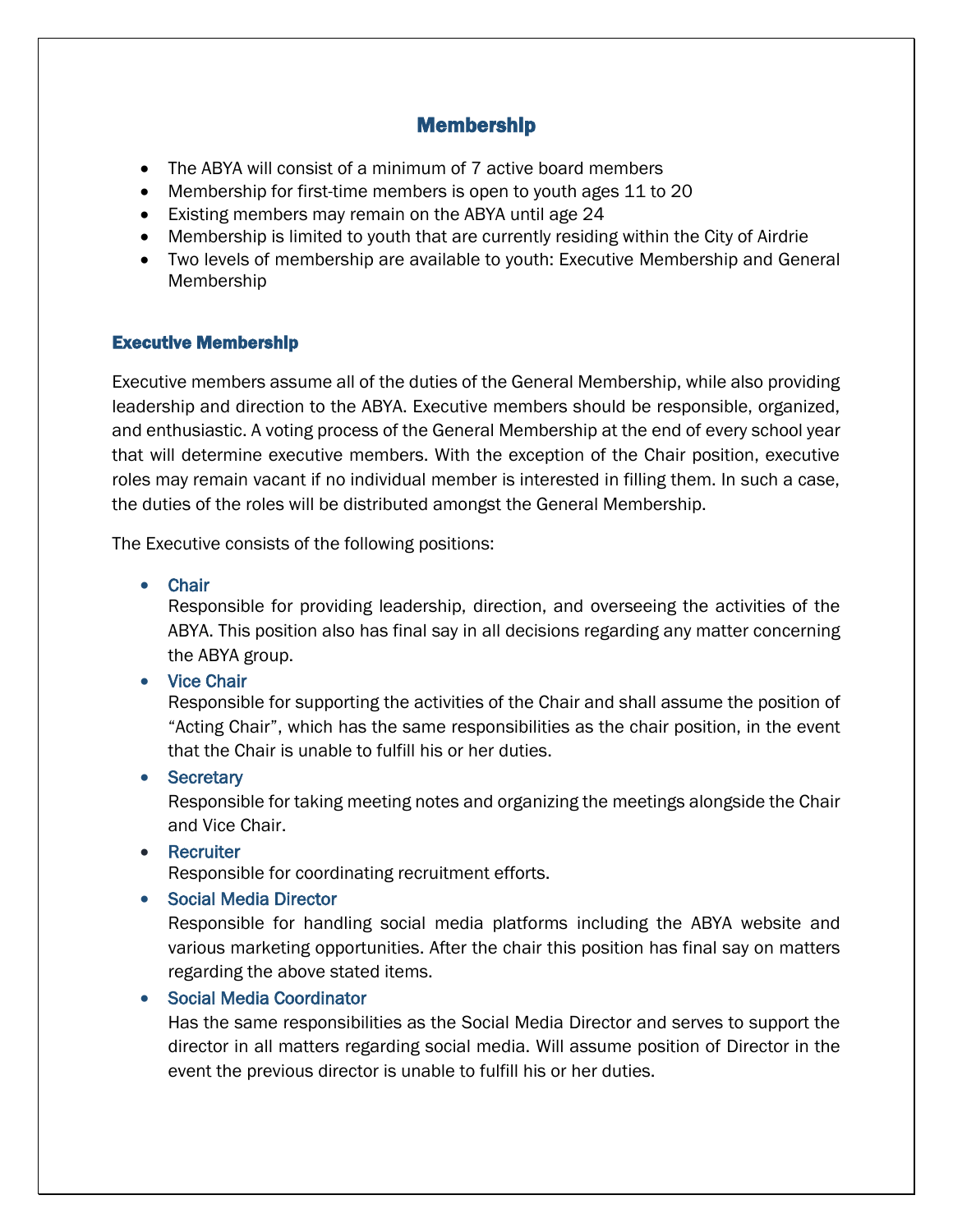### General Membership

The General Membership is an integral part of the ABYA and requires enthusiasm, commitment, and dedication from everyone involved. The General Membership is responsible for:

- Providing advice to City Council and City Administration on issues that affect youth in the City of Airdrie
- Working with other departments, agencies, and organizations on youth initiatives
- Conducting relevant research that addresses present and future concerns of Airdrie youth
- Voting on every decision that affects the ABYA
- Attending all activities, functions, presentations and meetings of the ABYA
- Actively recruiting new members to the ABYA

### **Collaboration**

Throughout the year, ABYA host representatives from many internal departments and external organizations. Collaboration is an important component of ABYA's mandate. It allows each board member to build a strong sense of purpose and works to find solutions to those issues that are affecting youth in our community. Partnerships with internal city departments and external organizations and groups is a critical component of the Airdrie Board of Youth Affair's mandate.

### **Attendance**

- When possible, members should notify the ABYA Chair 24 hours in advance of a meeting if they know that they will be absent
- The following is considered an excused absence: school commitments, illness, emergency, and prior commitments deemed at the discretion of the ABYA Executive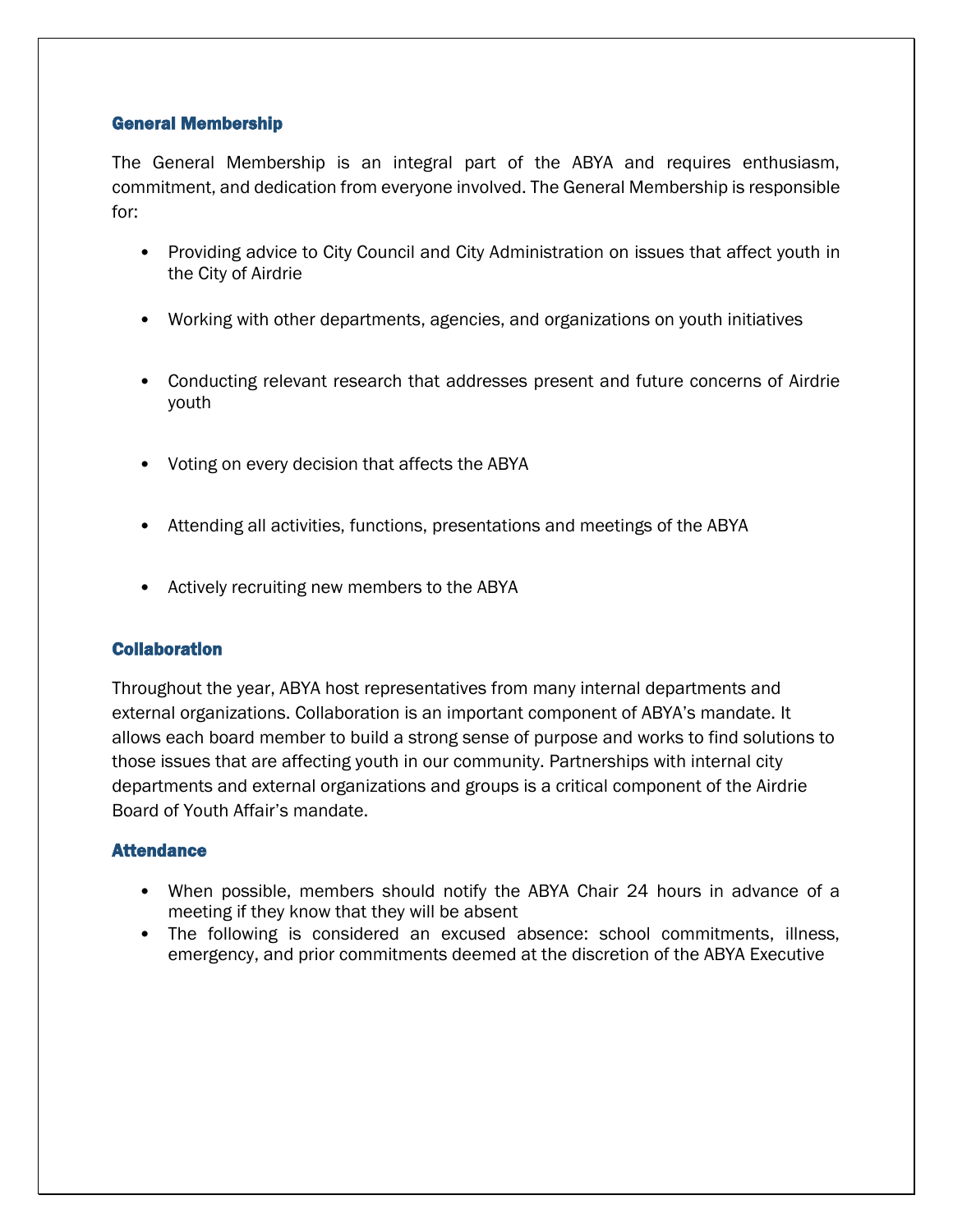### Reporting Structure

The daily operation of the ABYA is under the direction and supervision of the Social Planning Unit.

Social Planning staff shall:

- Act as a liaison between ABYA and City of Airdrie Administration
- Assist with the development of timelines, task lists, and other aspects of project management
- Track and support members' involvement
- Monitor all financial matters for the group
- Review all decisions made by the ABYA
- Perform operational day-to-day tasks, on behalf of the ABYA
- Facilitate the development of partnerships and collaborations with key stakeholders
- Maintain an up-to-date listing of all ABYA members, including relevant contact info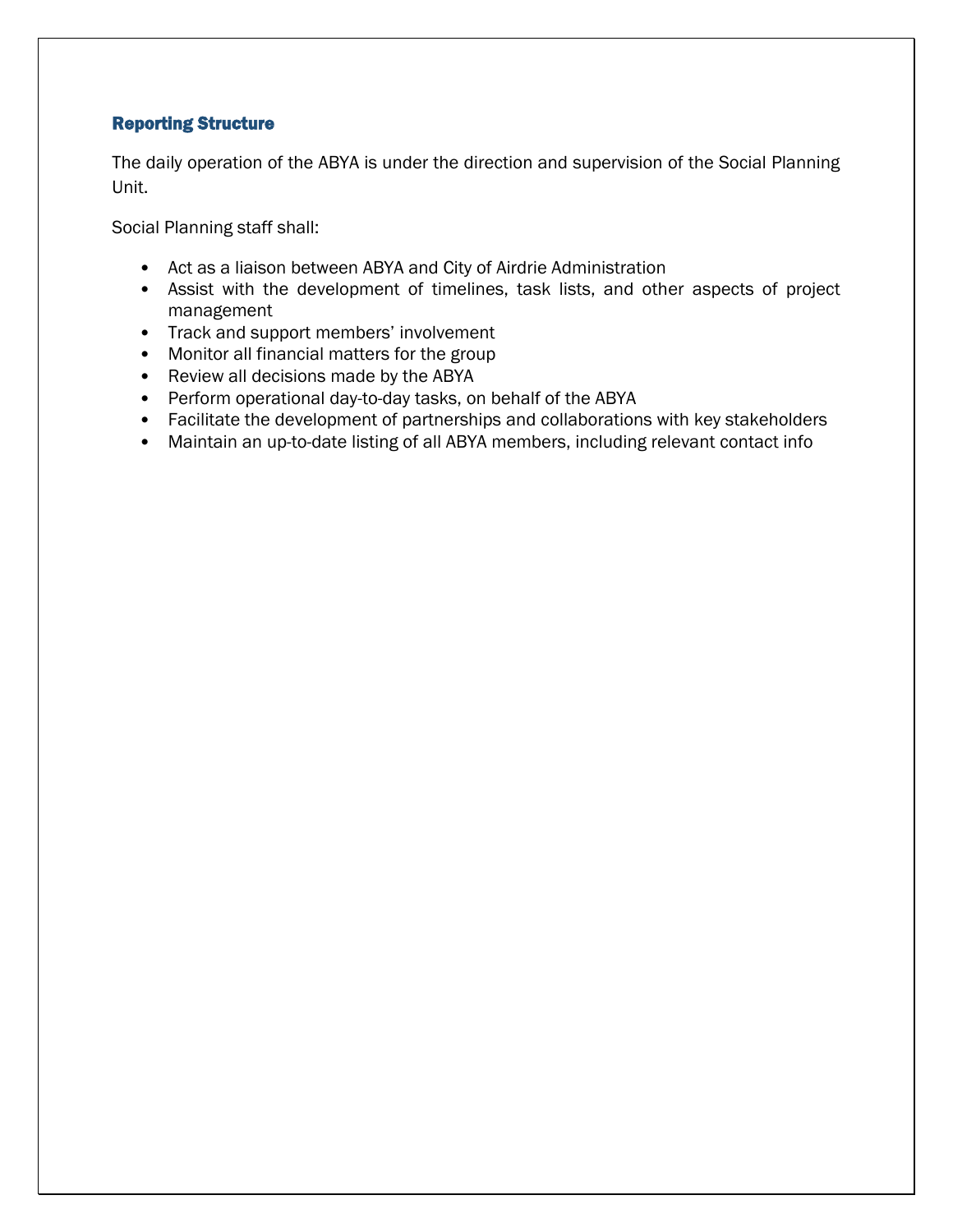# Attachments

Please hand in completed attachments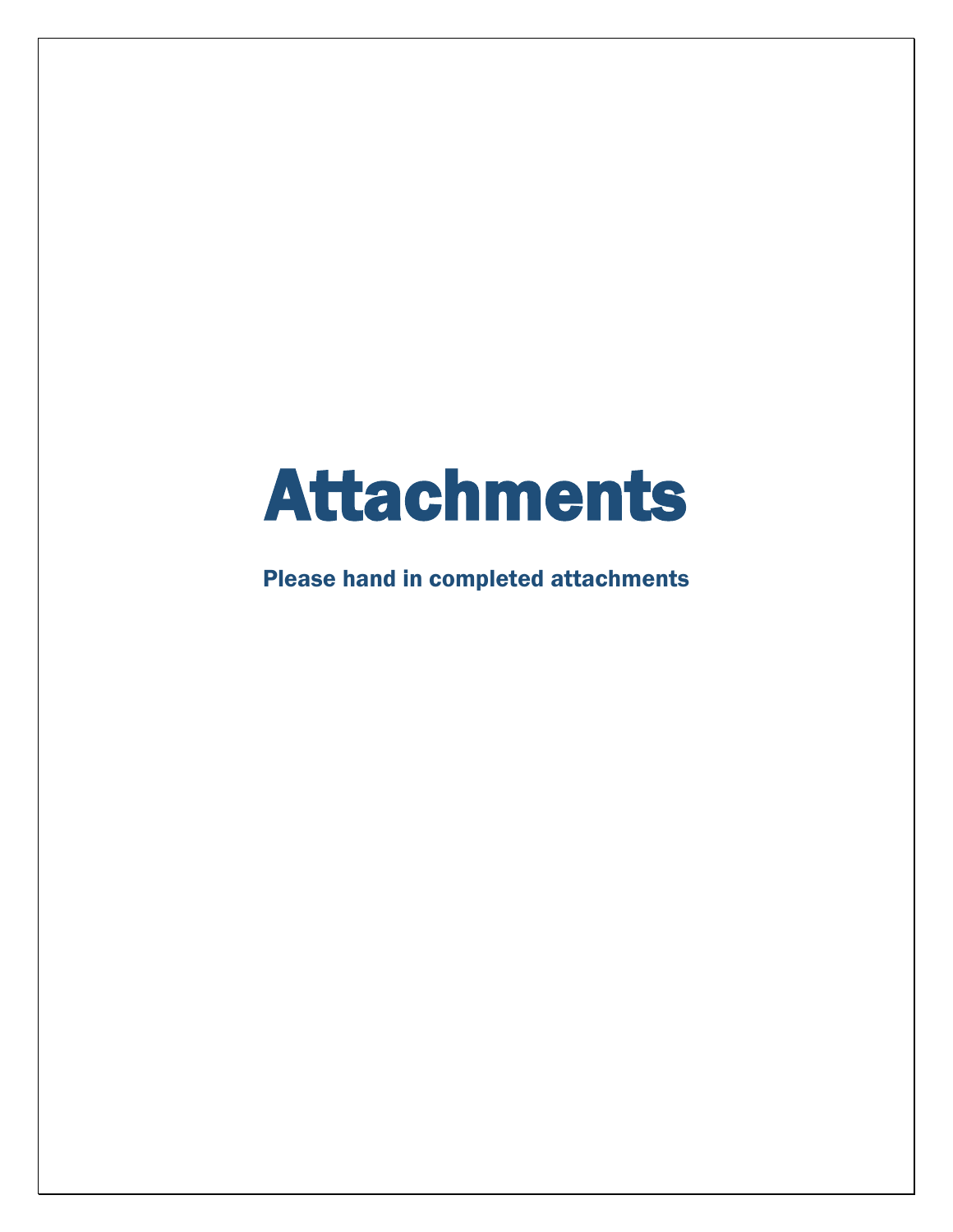

### Airdrie Board of Youth Affairs Application Form

### Purpose

The Airdrie Board of Youth Affairs goal is to act as an advisory board to Council, city departments and the broader community on issues that affect youth. ABYA members provide a Voice for Airdrie youth.

### What does the Airdrie Board of Youth Affairs look for in new membership?

- o An interest and passion for issues relating to youth in Airdrie
- o A commitment to meeting weekly or bi-weekly from 4:30pm 5:30pm
- o Between the ages of 11-20
- o Reside in Airdrie
- o Excellent communication skills
- o Team work
- o Respect

If you are interested in becoming a member, please complete the application form and a representative from the Social Planning department will be in touch with you.

\_\_\_\_\_\_\_\_\_\_\_\_\_\_\_\_\_\_\_\_\_\_\_\_\_\_\_\_\_\_\_\_\_\_\_\_\_\_\_\_\_\_\_\_\_\_\_\_\_\_\_\_\_\_\_\_\_\_\_\_\_\_\_\_\_\_\_\_\_\_\_\_\_\_\_\_\_\_

### Section 1: Applicant Information

Name: \_\_\_\_\_\_\_\_\_\_\_\_\_\_\_\_\_\_\_\_\_\_\_\_\_\_\_\_\_

Phone number: \_\_\_\_\_\_\_\_\_\_\_\_\_\_\_\_\_\_\_\_\_\_

Email Address: **Email Address:**  $\blacksquare$ 

Emergency contact and phone number: \_\_\_\_\_\_\_\_\_\_\_\_\_\_\_\_\_\_\_

If you are under 18 years of age, parental /guardian, consent is required! If you are 18 years of age, please provide an emergency contact.

### Section 2: Parent/Guardian Information

Name: \_\_\_\_\_\_\_\_\_\_\_\_\_\_\_\_\_\_\_\_\_\_\_\_\_\_\_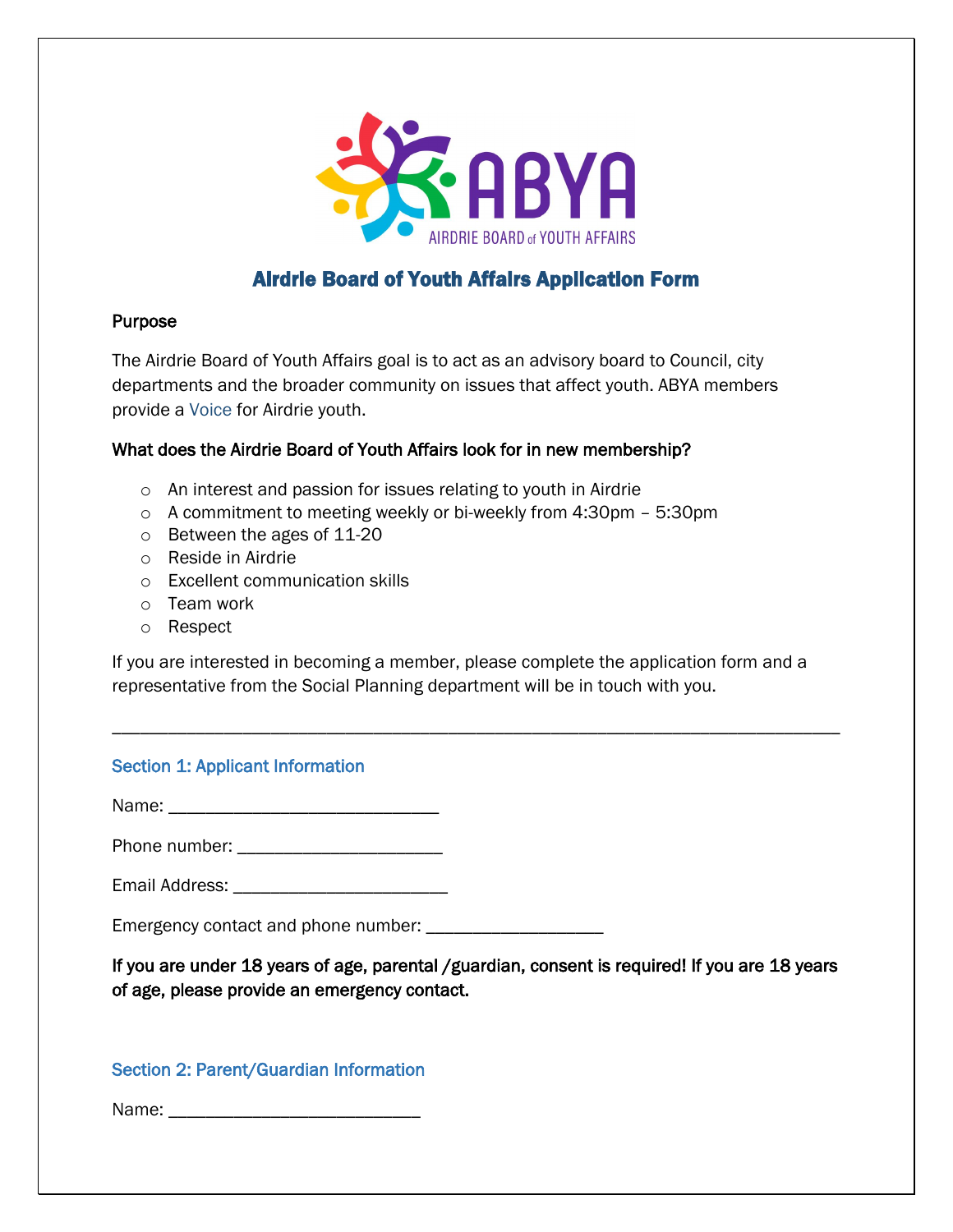Phone number: \_\_\_\_\_\_\_\_\_\_\_\_\_\_\_\_\_\_\_

Email address: \_\_\_\_\_\_\_\_\_\_\_\_\_\_\_\_\_\_\_\_

### Section 3: Please answer the following questions

Why you are interested in joining the Airdrie Board of Youth Affairs?

Why do you feel you are a good candidate for the Airdrie Board of Youth Affairs? What are a few of your goals you would like to achieve regarding youth in Airdrie?

Choose one topic or issue that makes you passionate about your community, and why?

How did you hear about the Airdrie Board of Youth Affairs? (Newspaper, school, friend)?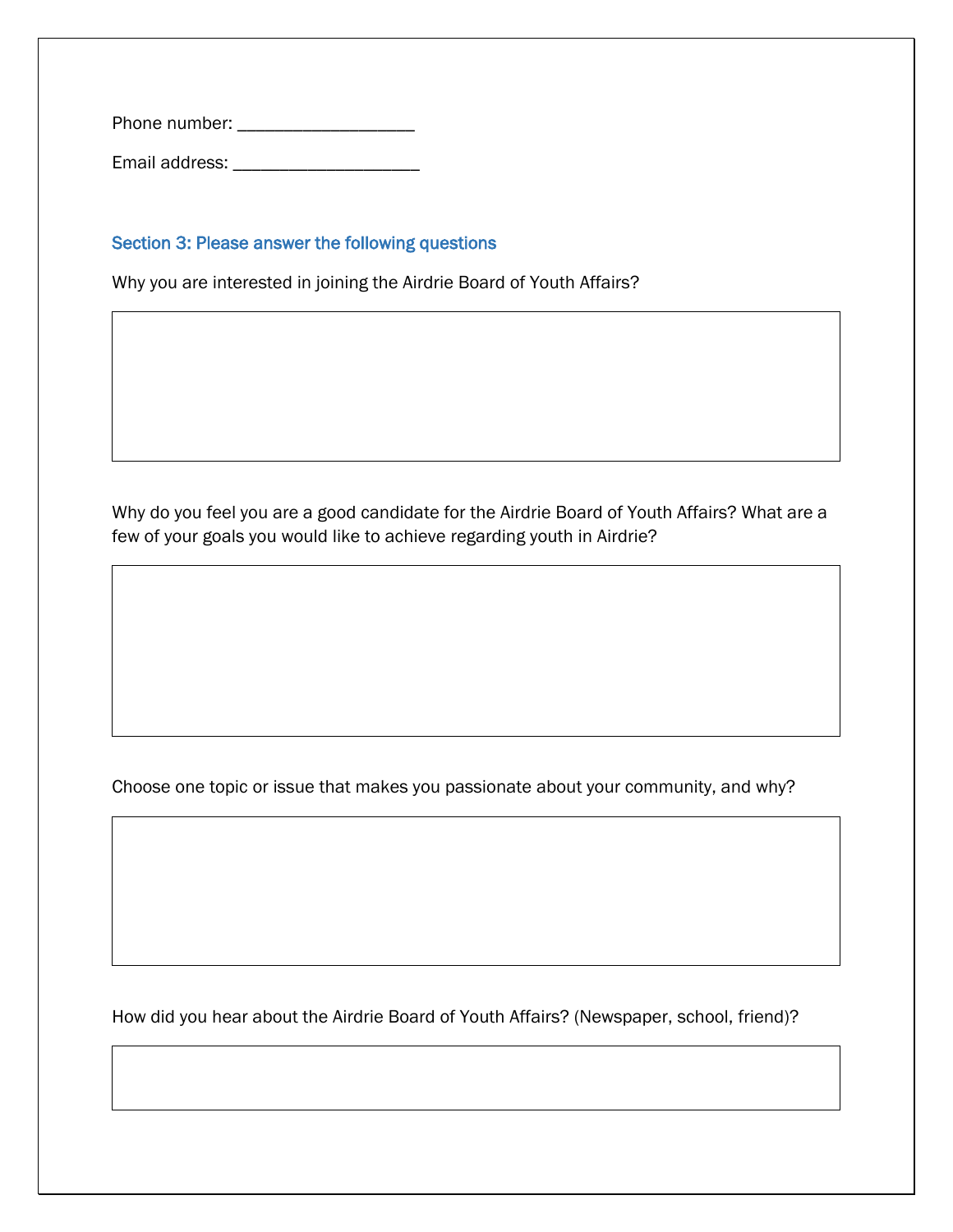### Section 4: Commitment

Are you able to attend weekly meetings? (Every Monday 4:30-5:30pm at City Hall unless otherwise specified) Please circle one.

### Yes/No

Can you commit to participating/volunteering in initiatives/projects throughout the school year? Please circle one.

### Yes/No. If no, please explain

### Section 5: Parent/Guardian has consent

Parent Name: \_\_\_\_\_\_\_\_\_\_\_\_\_\_\_\_\_\_\_\_\_\_\_

Parent Signature: \_\_\_\_\_\_\_\_\_\_\_\_\_\_\_\_\_\_\_\_

Date: \_\_\_\_\_\_\_\_\_\_\_\_\_\_\_\_\_\_\_\_\_\_\_\_\_\_\_\_\_\_

If you have any questions, please contact the Social Planning Department:

Jessica Dudek

Youth Engagement Programmer

Jessica.dudek@airdrie.ca

### (403) 948-8800 ext. 8738

The personal information on this form is collected under the authority of Section 32(c) of the *Freedom of Information and Protection of Privacy Act* and is used solely for the purpose of the City of Airdrie Youth Council. Questions about collection of this information can be directed to the Community Services at 400 Main Street South East, Airdrie, Alberta, T4B 3C3, 403-948-8800.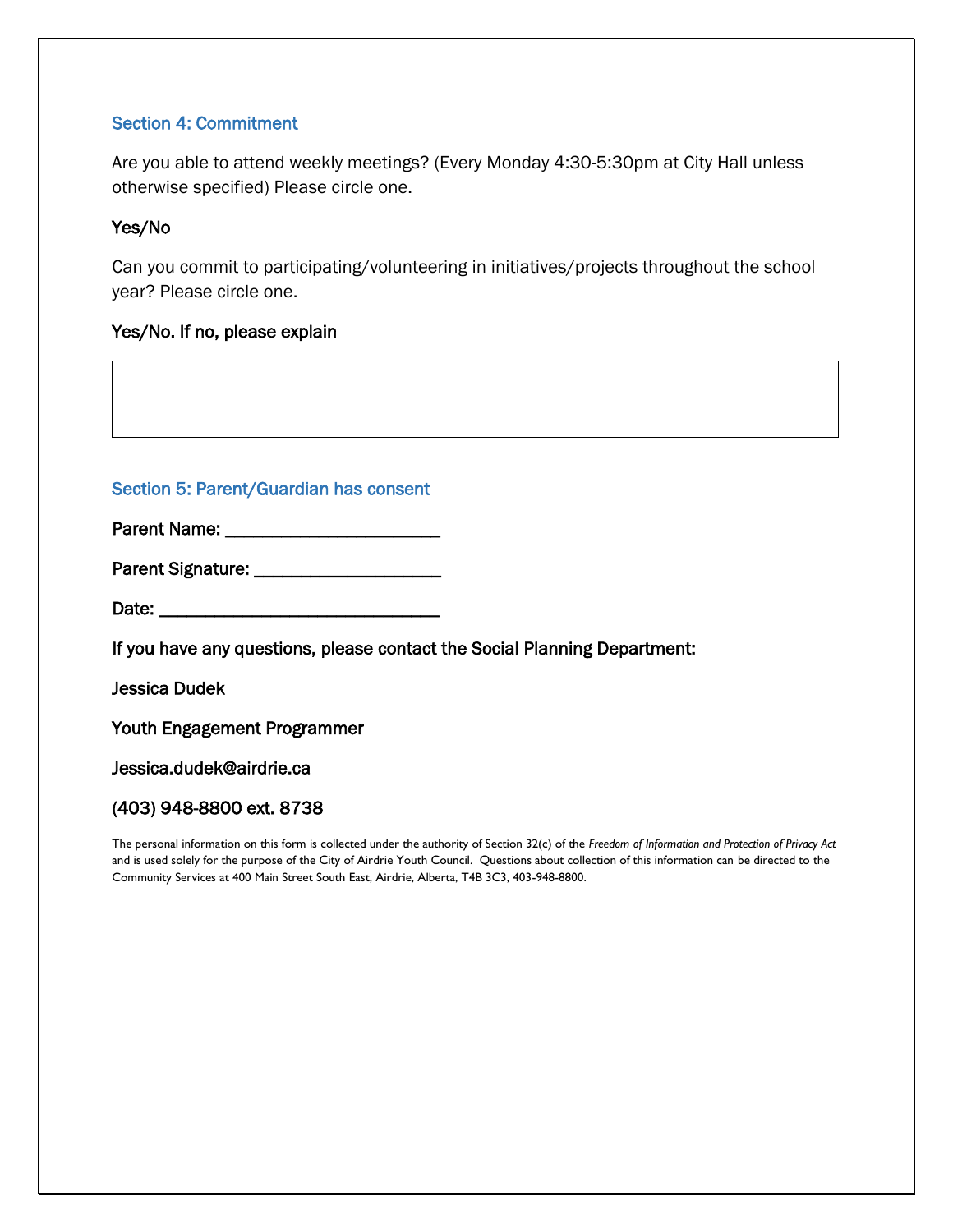

### **RELEASE FORM**

I do hereby grant permission to the City of Airdrie, its agents and others working under its authority, full and free use of video/photographs containing my (or my child's) image/likeness. I understand these images may be used for promotional purposes, news, research and/or educational purposes.

As well, I hereby grant the City of Airdrie to share/send these videos/photos to other persons who are in the videos/photos.

I hereby release, discharge, and hold harmless the City of Airdrie and its agents from any and all claims, demands, or causes or action that I may hereafter have by reason of anything contained in the photographs or video.

I do further certify that I am of legal age or possess the full legal capacity to execute the foregoing authorization and release.

| Participant Name:                         |  |
|-------------------------------------------|--|
| Parent or Guardian Name:                  |  |
| (If participant is under 18 years of age) |  |
|                                           |  |
| Signature:                                |  |
| Date:                                     |  |
| Phone number:                             |  |
| Address:                                  |  |

The personal information on this form is collected under the authority of Section 33(c) of the *Freedom of Information and Protection of Privacy Act* and is used solely for promotional, news, research, and/or educational purposes. Questions about collection of this information can be directed to (403) 948-8800 ext 8722.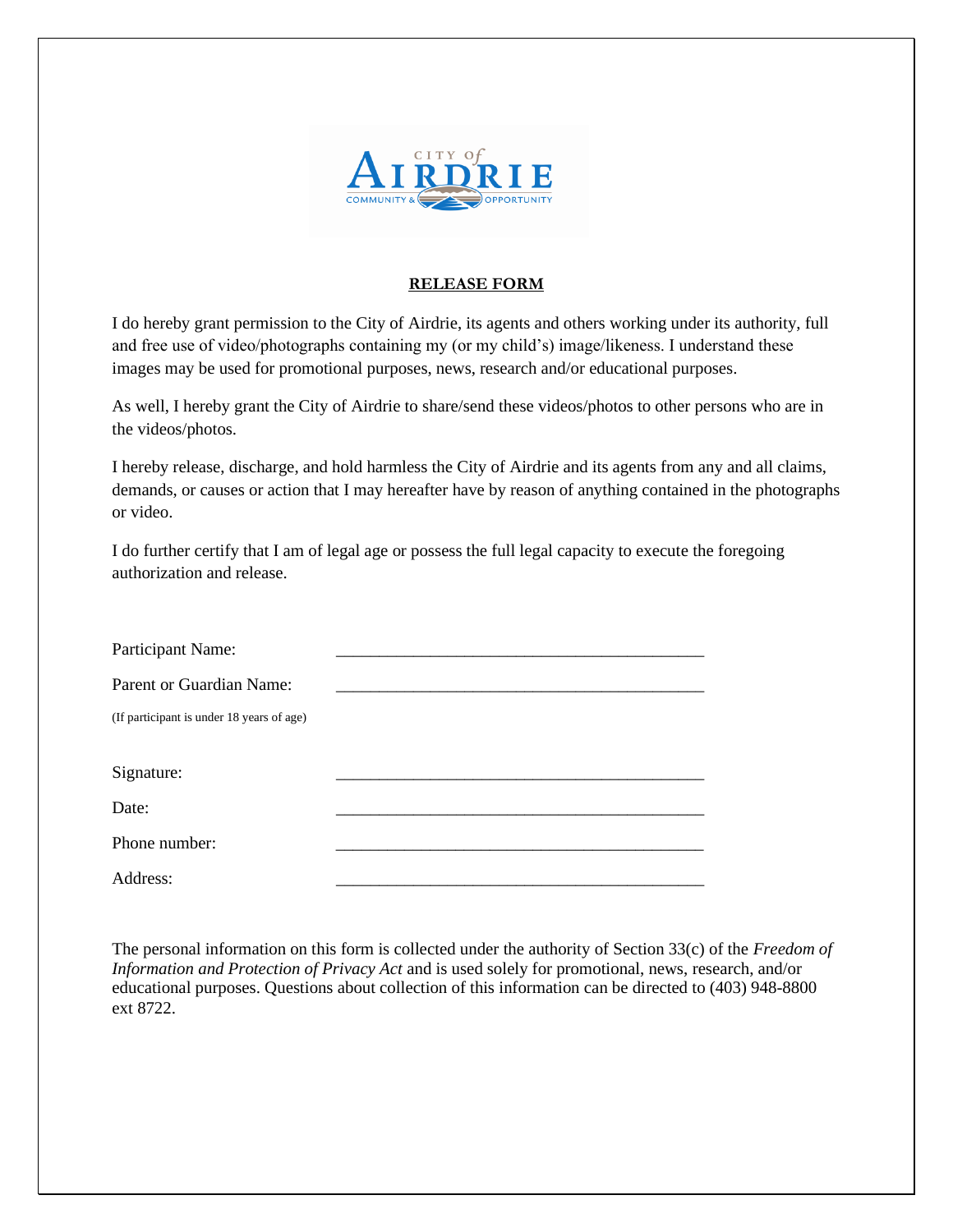

### **ASSUMPTION and ACKNOWLEDGEMENT OF RISKS — CHILD WAIVER OF CLAIMS, INDEMNITY AGREEMENT and CONSENT**

PARTICIPANT'S NAME: \_\_\_\_\_\_\_\_\_\_\_

PLEASE PRINT NAME CLEARLY

This document must be signed and dated in order for you (or your child) to use the facilities and to participate in the programs provided by the City of Airdrie (hereafter referred to as "Airdrie").

In consideration of my (child's) participation in

(The Program), I agree and acknowledge that: NAME OF PROGRAM

**Waiver**: I, for myself, my heirs, personal representatives or assigns, **do hereby release, waive, discharge, and covenant not to sue** Airdrie, its officers, employees, volunteers, contractors, instructors, coaches, members, agents or any other persons who are involved in running The Program from liability **from any and all claims, including negligence**, resulting in personal injury, accident or illness (including death), and property loss arising from, but not limited to my (child's) participation in The Program.

**Assumption of Risks: I have inquired into, I am aware of and I have (my child has) met all the prerequisites required for participation** in The Program. I (my child) will abide by the rules and regulations imposed on participants in The Program. Participation in the Program carries with it certain inherent risks that cannot be eliminated regardless of the care taken to avoid injuries. The specific risks vary from one activity to another, but the risks range from 1) minor injuries such as scratches, bruises, and sprains 2) major injuries such as eye injury or loss of sight, bone, joint or back injuries, heart attacks, and concussions to 3) catastrophic and fatal injuries. In addition, I acknowledge that I have inquired about the nature of activities in The Program that I am not completely familiar with and I have been informed of any inherent risks. **I have discussed with and explained to my above named child the possible risks of participating in the intended activities. My child and I freely accept and fully and voluntarily assume all such risks (both legal and physical), dangers and hazards, whether known or unknown, and the possibility of personal injury, fatality, property damage or loss, resulting from them**

**Indemnification and Hold Harmless:** I also agree to **indemnify and hold harmless** Airdrie, its officers, employees, volunteers, contractors, instructors, coaches, members, agents or any other persons who are involved in running The Program from any and all claims, actions, suits, procedures, costs, expenses, damages and liabilities, including lawyer's fees, brought as a result of my (child's) involvement in The Program and to reimburse them for any such expenses incurred.